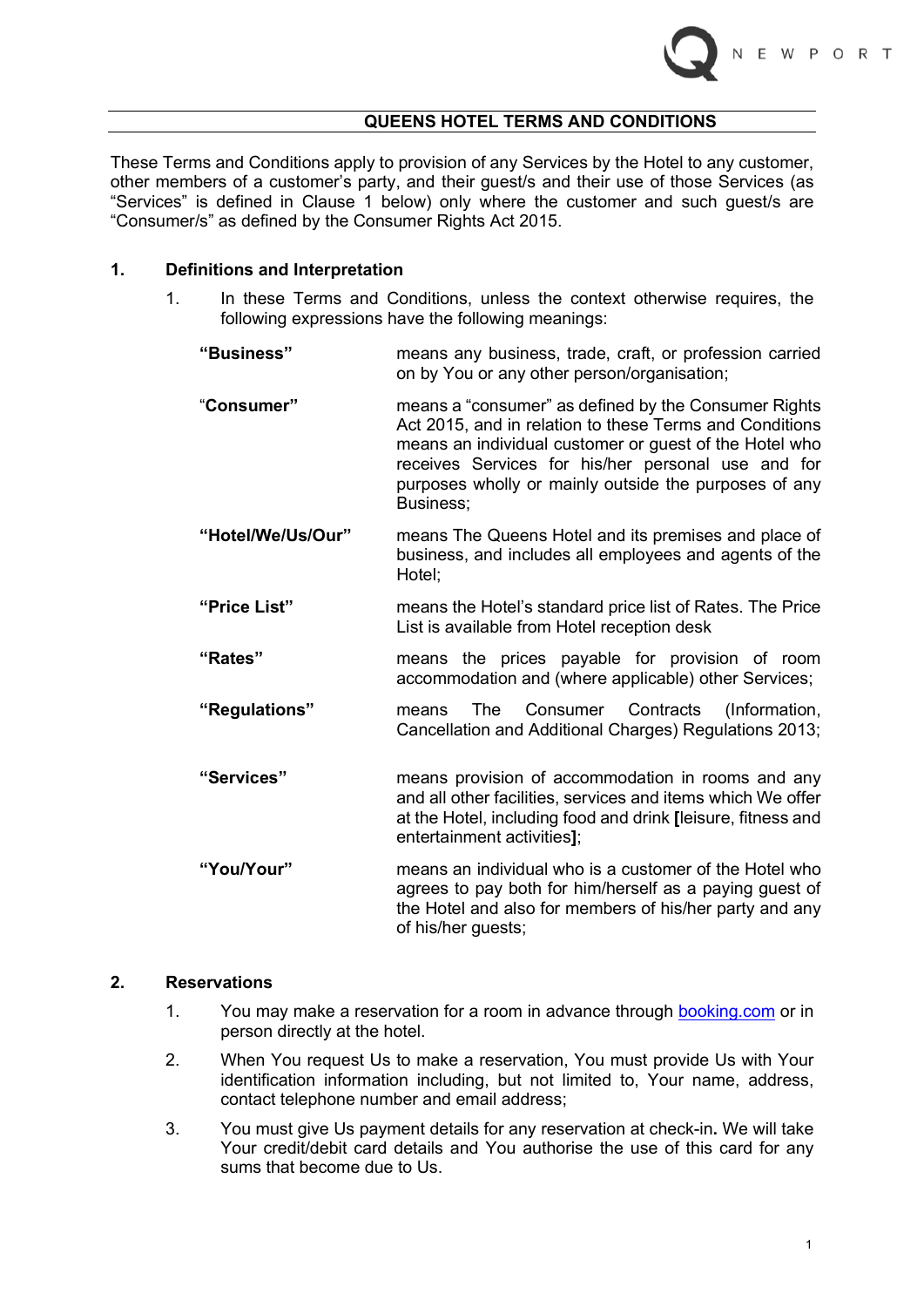- 4. Your request to Us to make a reservation for You will be an offer, but whether We accept any such request will be for Us to decide in Our discretion. Only acceptance of the booking will be a binding contract between You and Us for the reservation of a room;
- 5. You may change Your reservation at any time before You arrive (subject to the cancellation provisions set out in Clause 4 below). We will use all reasonable endeavours to accommodate Your requested changes, but We do not promise that all changes that You request will be accommodated;
- 6. You may make a booking when You arrive, and if We have availability of the type of room You request at that time, We will accept Your booking request but We cannot promise that any room(s) or particular room(s) requested will be available; and
- 7. You may request additional nights at the Hotel at any time during Your stay. We will use all reasonable endeavours to meet such a request.

# **3. Fees and Payment**

- 1. When You request a reservation and We quote any Rate(s), the Rate(s) will apply only to provision of hotel bedroom accommodation.
- 2. Subject to sub-Clause 3.4 below, and unless We agree a different arrangement with You, We shall give you an invoice for all sums due and payable to Us and You must pay that invoice in full when You check-out from the Hotel;
- 3. You may pay Us for Services using any of the following methods.
	- 1. credit / debit card
	- 2. cash
- 4. We may alter any of Our Rates without prior notice but if the Rate of any Service increases between the time when You make a booking and the date when the booked room accommodation or other Service is to be provided, any increase in the Rate will not apply to Your booking;

## **4. Cancellations**

- 1. You may cancel a reservation without charge if You give Us prior notice of at least 24 hours before the earliest check in time for Your reservation. We will refund to You in full any sum (including, but not limited to any deposit) You paid in advance and You will not then owe Us anything;
- 4.2 If You cancel but do not give Us at least prior notice of at least 24 hours before the earliest check in time for Your reservation for cancellation of a reservation, We will be entitled to charge You a Late Cancellation Charge calculated as set out at sub-Clause 4.4 below;
- 4.3 We may, at any time before You check in, cancel a reservation booked by You in the following circumstances:
	- 4.3.1 The required accommodation and/or personnel and/or other resources necessary for the provision of the room are not available due to any cause outside Our reasonable control. If We cancel a reservation in such circumstances, We will offer You alternative accommodation of the same standard or better if it is available. If it is not available or We offer it to You and You decline it, We will refund to You in full any deposit or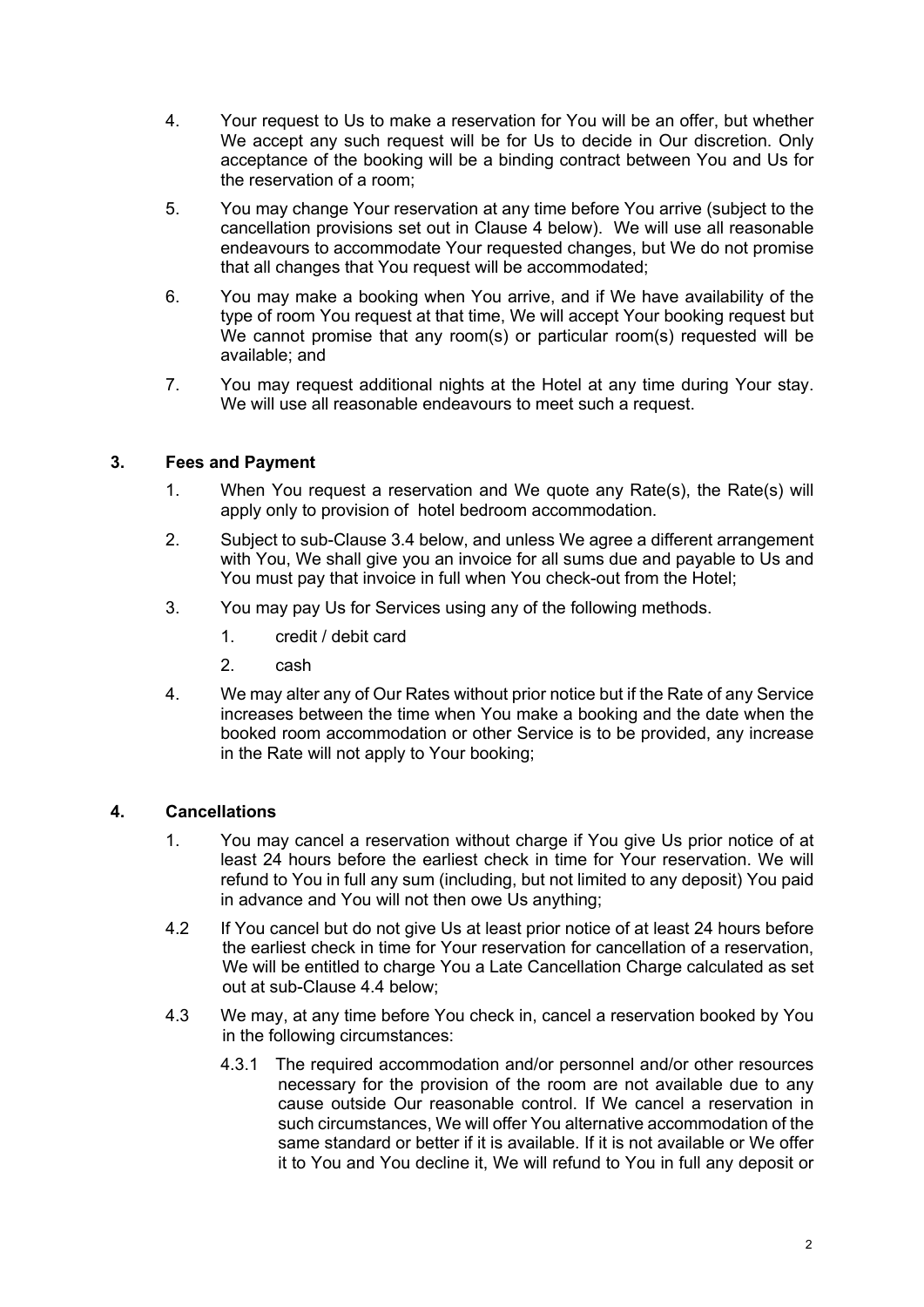other advance payment that You have made to Us for Your reservation; or

- 4.3.2 If You have not paid for Your stay in full in advance of check in and You do not arrive by 22:00pm on the first day when You are due to stay at the Hotel. In that case We shall be entitled to re-let Your room after that time unless You have notified Us in advance of Your late arrival and We have agreed to some other time for latest check in. If We cancel under this sub-Clause, We will be entitled to charge You a Late Cancellation Charge as if You had cancelled under sub-Clause 4.2 above. We shall attempt to contact You to inform You of that cancellation; or
- 4.4 A "Late Cancellation Charge" means and will comprise the net financial loss that We suffer due to Your cancellation. The Late Cancellation Charge shall be limited to whichever of the following is the lesser amount*, either 25*% of the full price of Your booking for the whole duration of the stay that You booked *or* one night's stay at the Rate specified in Your reservation. We may take the Late Cancellation Charge when or after You cancel using the payment details You provided when You made the reservation. We will be entitled to deduct some or all of the Late Cancellation Charge from any sum You paid Us in advance and to keep the amount deducted, and We shall refund to You any balance of the advance payment from You.

# **5. Check-in and Check-out**

- 1. The earliest check-in time at the Hotel is 14:00pm and the latest time is 22:00pm. We will also permit check-in before or after these times, however we require guests to notify us in advance for early / late arrival requests.
- 2. The latest time by which You must vacate Your room and check-out from the Hotel is 11:00am. We may beforehand agree at Our discretion to an arrangement for a later time for check-out but if We have not agreed to a later time and You do not vacate Your room and check out by the above latest time of 11:00am We will be entitled to charge You for an additional night's accommodation at the standard applicable rate.

## **6. Hotel Rules**

- 1. You must conduct Yourself in a reasonable and responsible manner at all times when on Hotel property and must not act in any which may disturb other guests. If You do not, We may ask You to leave the Hotel and in that case, You must immediately pay Us all sums due;
- 2. You may not smoke in any indoor or outdoor public areas of the Hotel;
- 3. You may not smoke in any rooms;
- 4. If You do not comply with sub-Clause 6.3 We may charge You for any and all costs We incur by the Hotel in cleaning the room (including, but not limited to, fixtures, fittings and soft furnishings at £150 per stay) and restoring it to a smoke-free environment;
- 5. You may not bring an animal into the Hotel except for a guide dog;
- 6. Any child under the age 16 may only stay at the Hotel if accompanied by an adult aged at least 18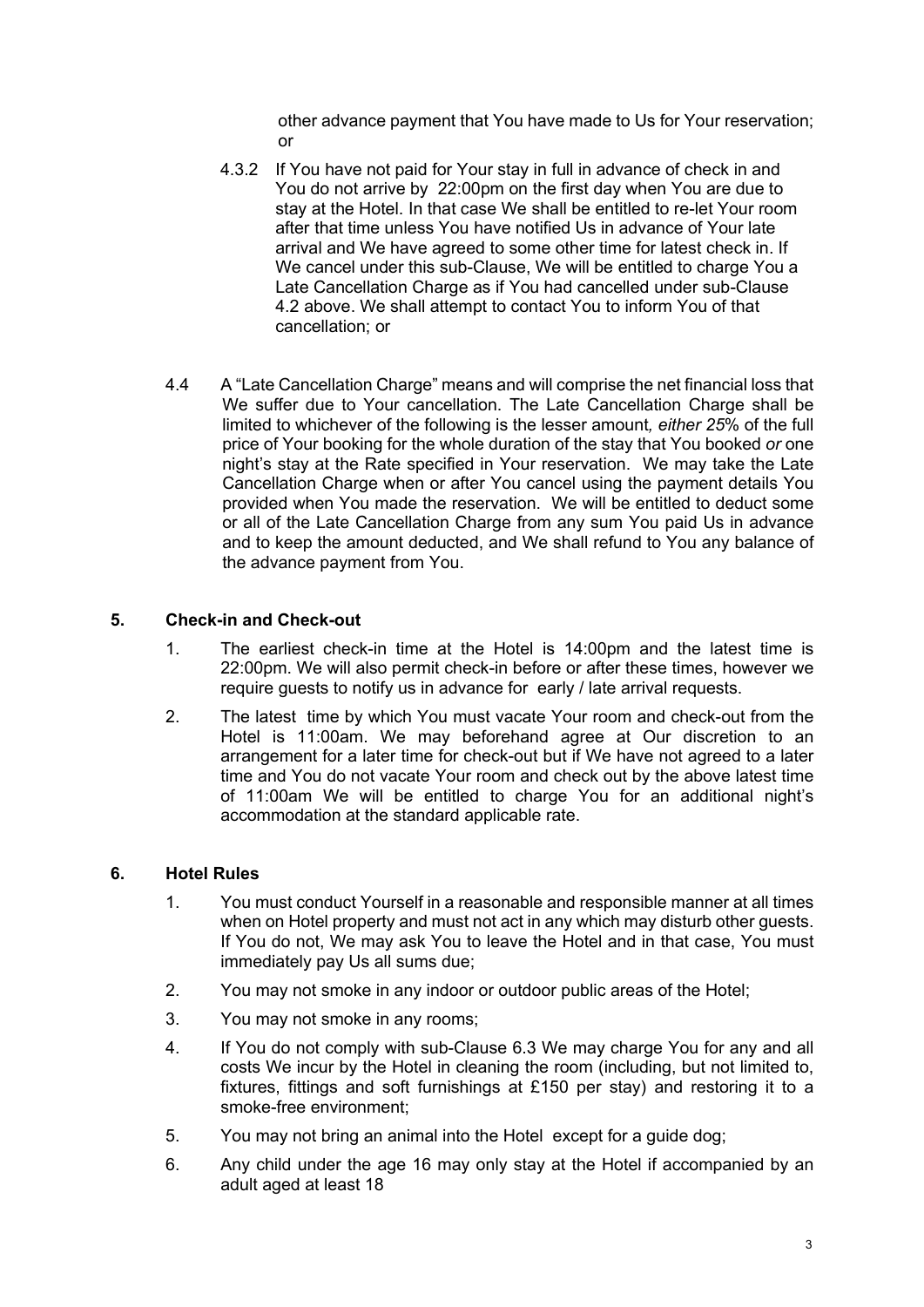- 7. We will charge You for any damage caused by You to any Hotel property during Your stay. Charges for damages will be advised depending on the incident.
- 8. All of the above rules will also apply to members of Your party and Your guests, and You shall be responsible for any breach of the above rules by any of them.
- 9. We have the right to ban, remove and refuse service of guests that do not comply with our rules.

### **7. Disabled Customers**

1. We fully comply with all laws from time to time in force regulating the treatment of, and provision for, disabled customers; If you have any special requirements pertaining to a disability, You should inform Us of them before You arrive.

#### **8. Limitation of Liability**

- 1. We will be responsible for any foreseeable loss or damage suffered as a result of Our breach of these Terms and Conditions or as a result of Our negligence. We will not be liable for any loss or damages to personal property at the hotel.
- 2. We provide all Services only for Your personal and private use/purposes. We make no warranty or representation that products, or other goods or materials that We provide or sell are fit for commercial, business, industrial, trade, craft or professional purposes of any kind (including resale). We will not be liable to You for any loss of profit, loss of business, interruption to business or for any loss of business opportunity;
- 3. Nothing in these Terms and Conditions is intended to or will exclude or limit Our liability or personal injury caused by Our negligence (including that of Our employees, agents or sub-contractors); or for fraud or fraudulent misrepresentation; and

#### **15. Complaints**

We always welcome feedback from Our quests and, whilst We always use all reasonable endeavours to ensure that Your experience as a customer of Ours is a positive one, We nevertheless want to hear from You if you have any cause for complaint. If You have any feedback about Our Services or any other feedback about the Hotel or any of Our staff, please raise the matter with hello@qnewport.com

#### **16. No Waiver**

No failure or delay by Us or You in exercising any rights under these Terms and Conditions means that We or You have waived that right, and no waiver by Us or You of a breach of any provision of these Terms and Conditions means that We or You will waive any subsequent breach of the same or any other provision.

# **17. Severance**

If any provision of these Terms and Conditions is held by any competent authority to be invalid or unenforceable in whole or in part the validity of the other provisions of these Terms and Conditions and the remainder of the provision in question shall not be affected.